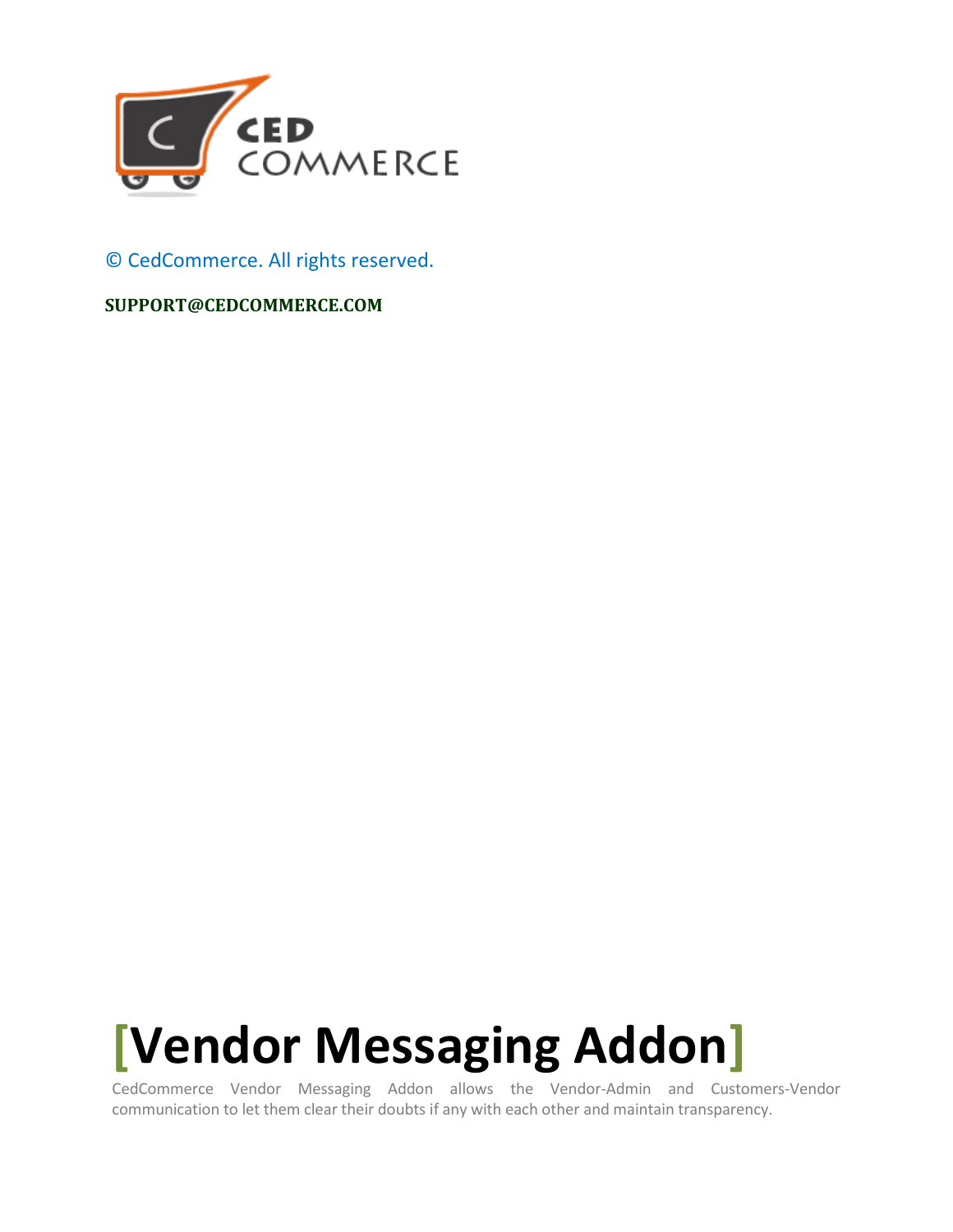

# **Vendor Messaging Addon**

# **User Manual**

*Version* **- 2.0**

© CedCommerce. All Rights Reserved.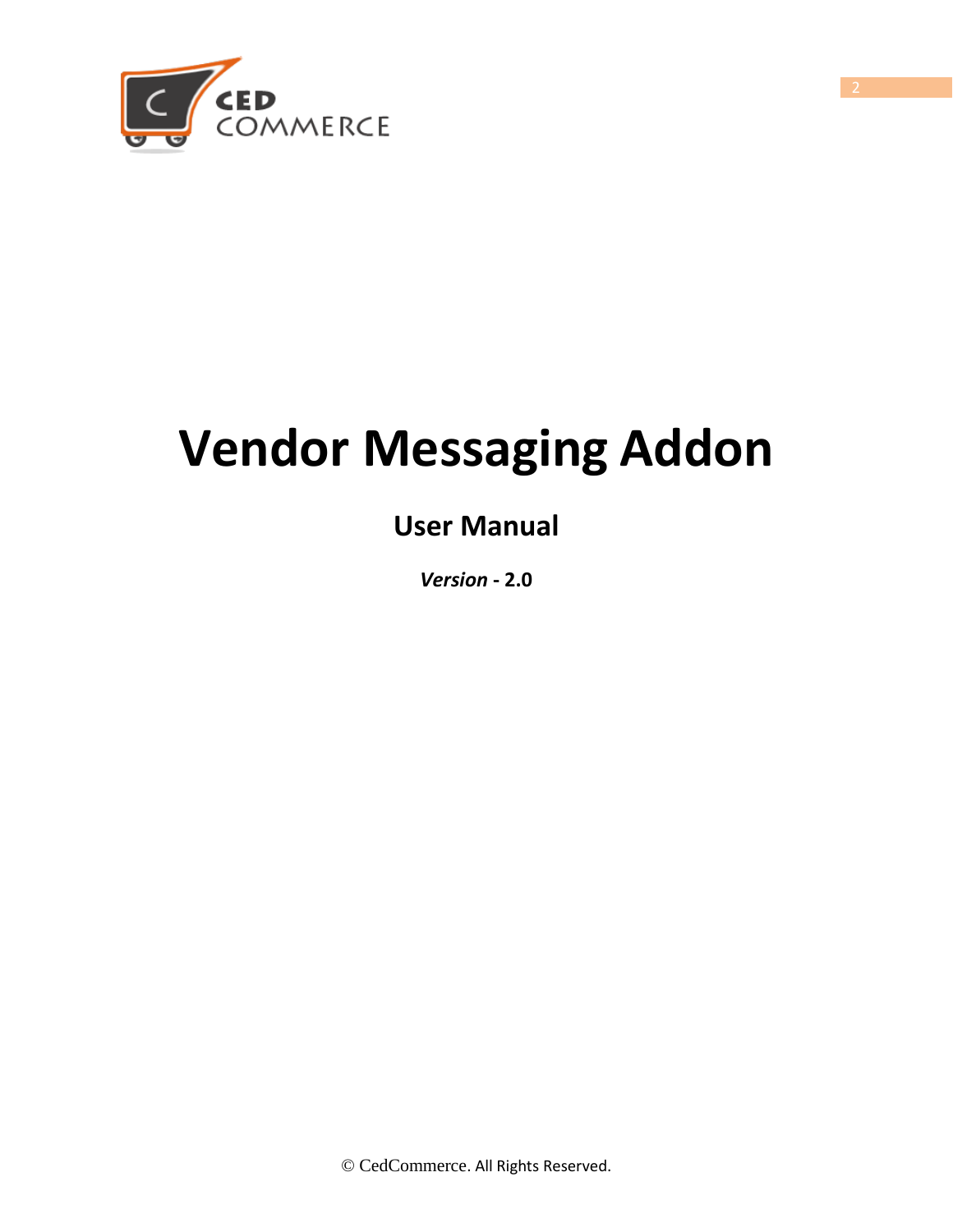

## **Table of Contents**

|    | 1) |  |
|----|----|--|
|    | 2) |  |
| b) |    |  |
|    | 1) |  |
|    | 2) |  |
|    |    |  |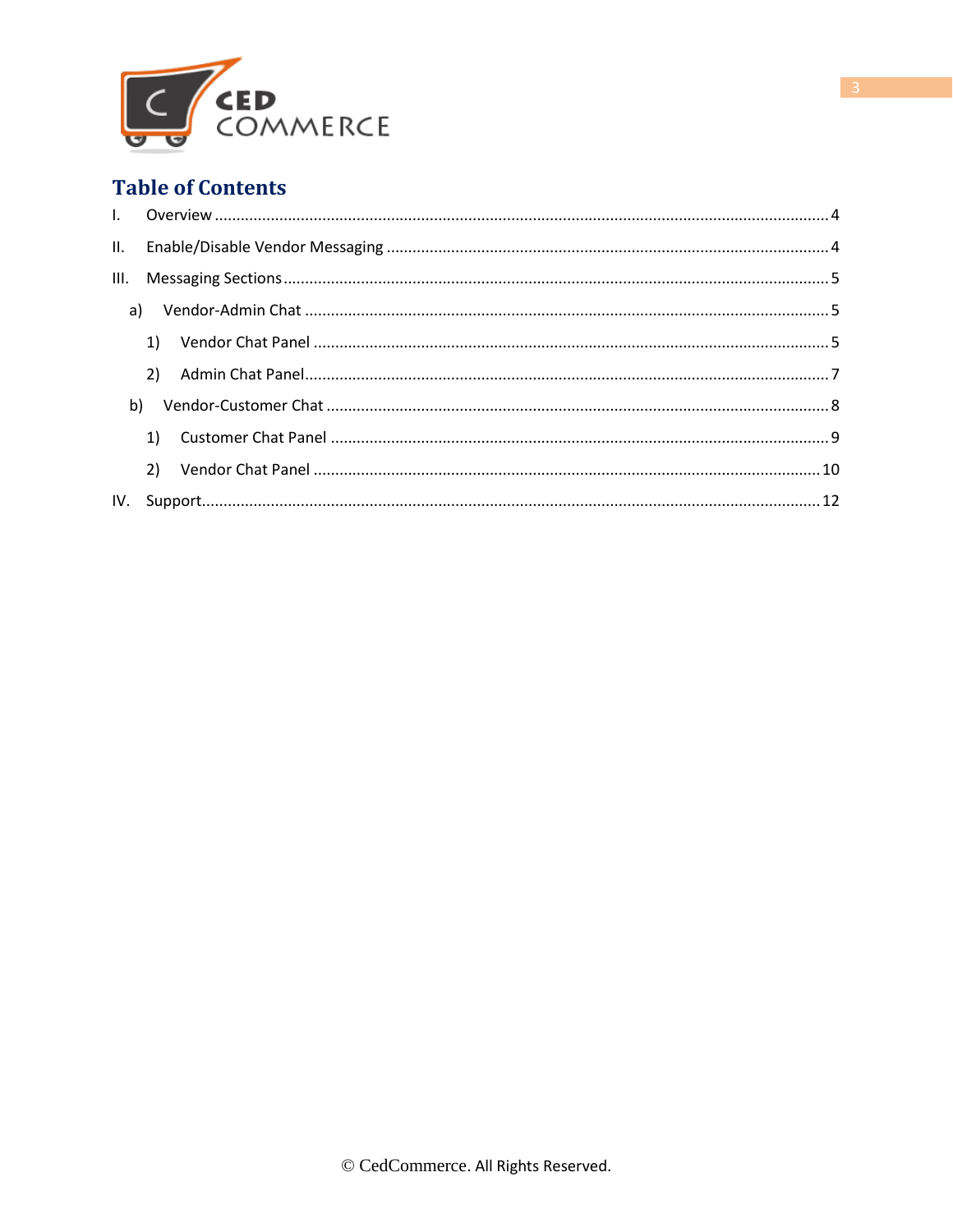

## **Overview**

Vendor Messaging Addon is an addon for CedCommerce Multi-Vendor Marketplace for Magento 2. It gives a platform to the vendors to discuss their queries with the administrator from their own vendor panel and get a reply in their inbox section in the same panel.

This addon also allows the customers to talk to the respective vendor of their choice about his products or anything else they want to know. This module is basically divided into two sections:-

- 1.) Vendor-Admin Chat or vice versa.
- 2.) Vendor -Customer Chat or vice versa

Since this is an addon, therefore CedCommerce Multi-Vendor Marketplace has to be installed before installing Vendor Messaging Addon.

## **Enable/Disable Vendor Messaging**

To enable the Vendor Messaging Addon go to **Marketplace > Vendor Configuration**, just select "Yes" in the "**Enable Vendor Chat Addon**" dropdown under "**Vendor Chat**" group and click on the "**Save Config**" button to save the configuration settings. Selecting "No" will disable the Vendor Messaging Addon and it features won't show up on frontend.

| <b>Vendor Chat</b>                                                       |                                | "         |
|--------------------------------------------------------------------------|--------------------------------|-----------|
| <b>Enable Vendor Chat Addon</b>                                          | Yes                            | [WEBSITE] |
| <b>Enable Email Setting to Receive</b><br><b>Vendor Message in Email</b> | Yes<br>$\overline{\mathbf{v}}$ | [WEBSITE] |
| <b>Give Email Setting Authority to</b><br>Vendor                         | Yes<br>w v                     | [WEBSITE] |
| <b>Allow Vendors to Receive Customer</b><br><b>Emails</b>                | Yes<br><b>v</b> 7              | [WEBSITE] |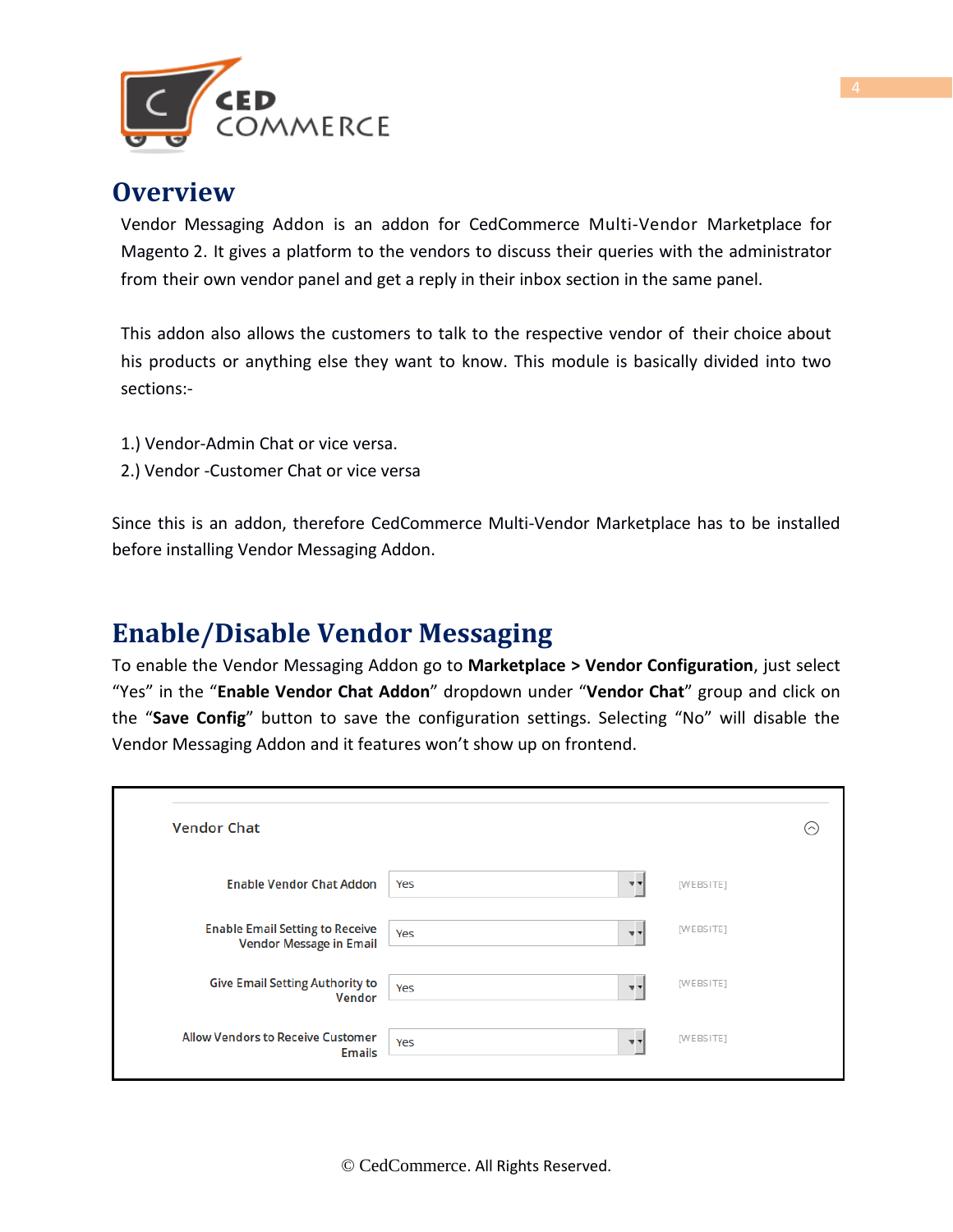

## **Messaging Sections**

Vendor Messaging Addon comprises of mainly two sections: one for communication between vendor & admin and the other for communication between customer & vendor.



### **i. Vendor-Admin Chat**

This is section which is designed for the conversation between the vendors and the administrator of the store.

#### **i. Vendor Chat Panel**

Here the Vendor has the ability that he can talk to the admin from his own panel. It has separate section to send messages to the admin. He can also keep a track of his sent messages .The Vendor also gets the reply of his messages in the vendor panel, inbox section.

Vendor will always get notification about the new messages in the left navigation bar. This plugin allows the vendor to keep a track of the number of new unreadable messages.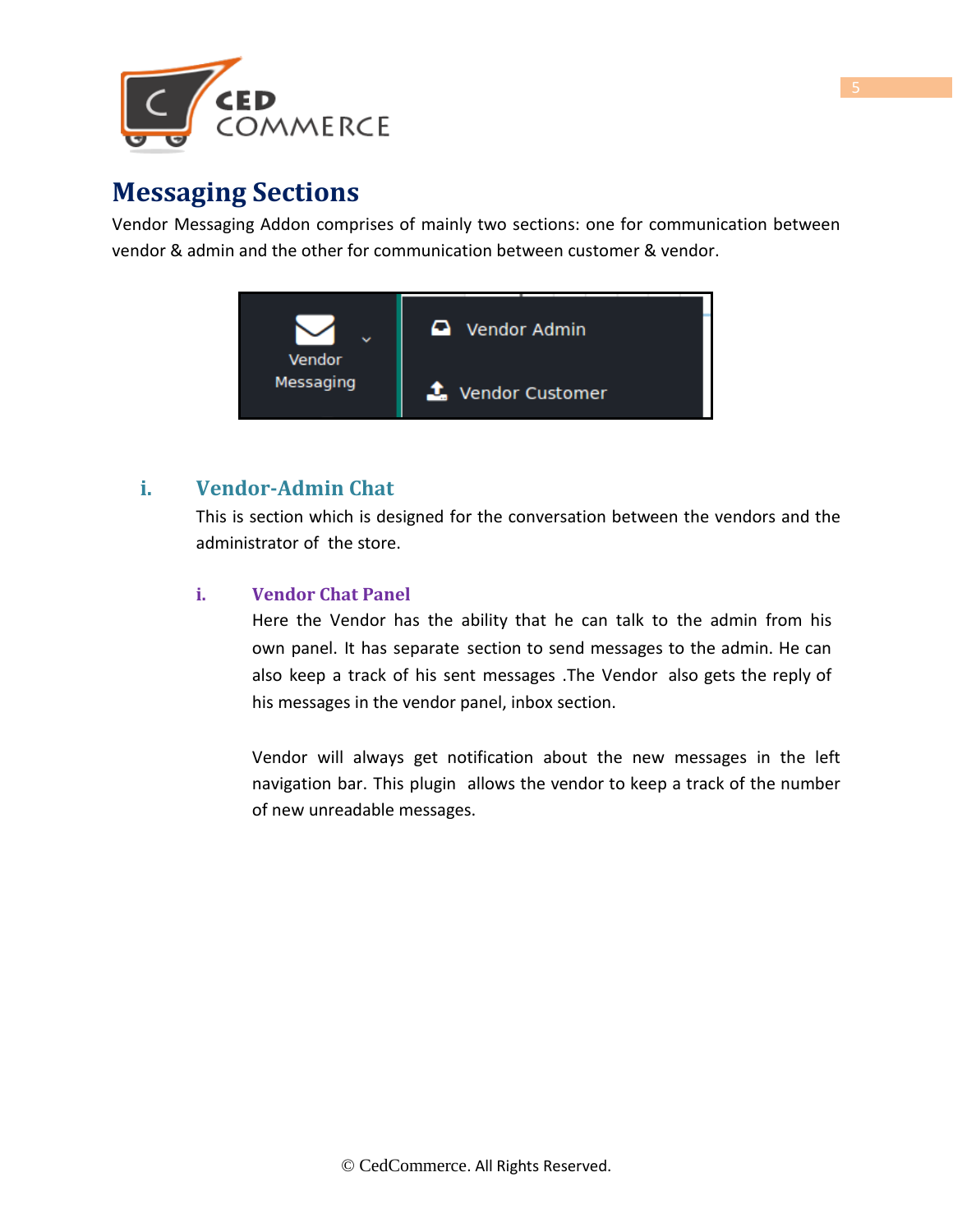

| <b>Vendor Admin Conversation Area</b> |                            |
|---------------------------------------|----------------------------|
| <b>Folders</b>                        | <b>Compose New Message</b> |
| $\Box$ Inbox                          | owner@example.com          |
| <b>⊠</b> Sent                         | Subject:                   |
| Compose message<br>for admin          | $\boxdot$ Send             |
|                                       |                            |

| <b>Vendor Admin Conversation Area</b> |                   | Inbox message of<br>vendor by admin |                        |
|---------------------------------------|-------------------|-------------------------------------|------------------------|
| <b>Folders</b>                        | <b>Inbox</b>      |                                     |                        |
| Compose                               | owner@example.com | admin_messageHello                  | 19-March-2016 06:03:05 |
| $\Box$ Inbox                          |                   |                                     |                        |
| $\boxdot$ Sent                        |                   |                                     |                        |

| <b>Vendor Admin Conversation Area</b><br><b>Folders</b> | <b>Sent Box</b>                                     | <b>Vendor</b><br>sent<br>message to admin |
|---------------------------------------------------------|-----------------------------------------------------|-------------------------------------------|
| Compose                                                 | Regarding Approval Of Vendor Hello Admin C<br>Owner | 19-March-2016 06:03:08                    |
| 1<br>$\Box$ Inbox<br><b>⊠</b> Sent                      |                                                     |                                           |

When you click on **Send** button and if admin has enabled the "Enable Email Setting to Receive Vendor Message in Email" setting then the admin will receive those messages in the mails also.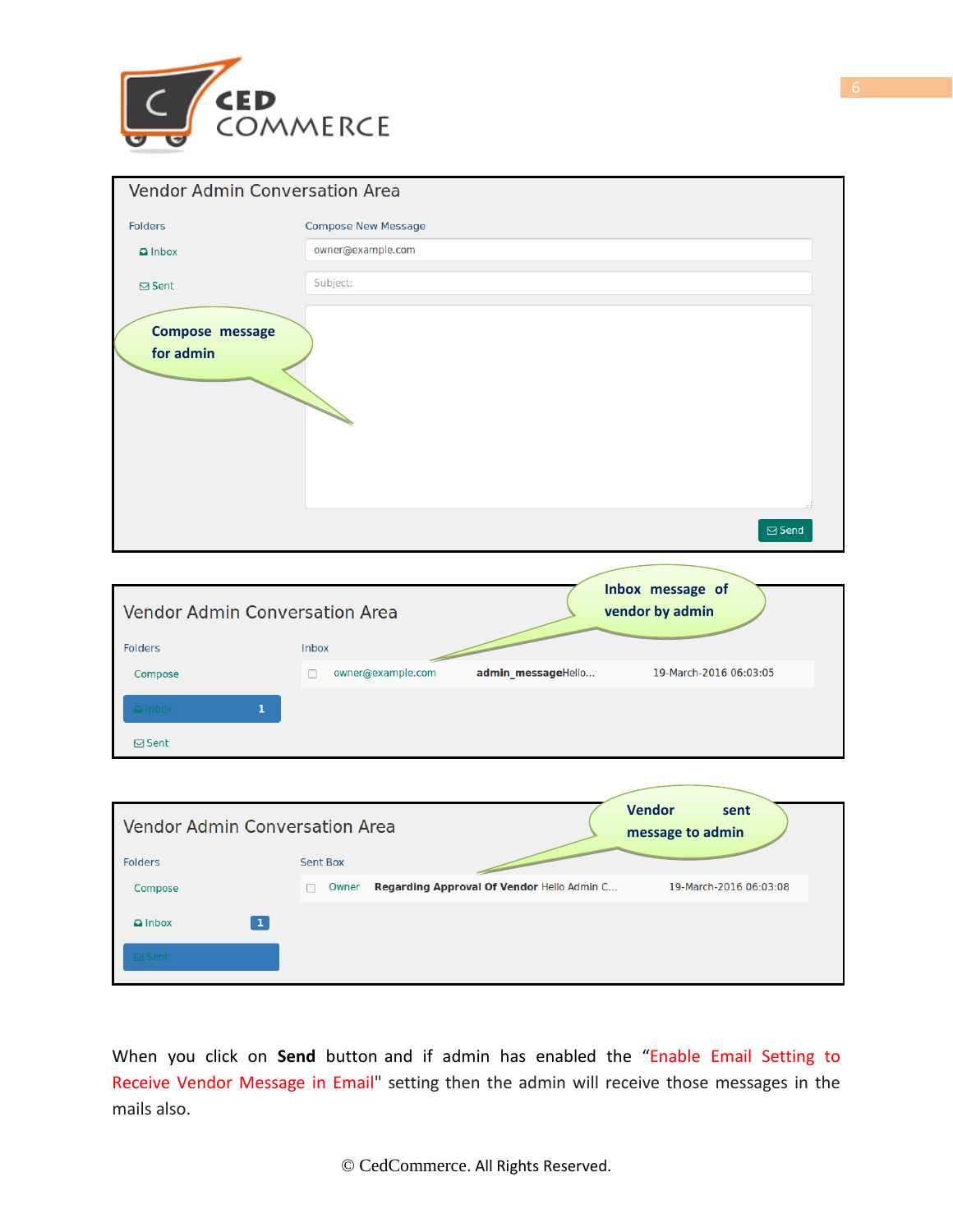

#### **ii. Admin Chat Panel**

Admin Chat panel has the following two areas:-

a) In the first area when you check "**Vendor On Chat**" in the menu, then you will find a grid that is containing vendors email-ids who have initiated a chat with the admin along with their status which shows that the message is read or unread and the third is the area in which the admin can use the option of replying to the queries/messages. The status "**new**" reveals that the admin has got a new message which is not opened yet. As soon as the message is read or replied, it shows "**read**".

| Manage Vendor Chat                               |                         | Q<br>$\perp$ admin $\sim$            |
|--------------------------------------------------|-------------------------|--------------------------------------|
| <b>Reset Filter</b><br>Search<br>1 records found | $v -$<br>20<br>per page | $\sim$<br>of 1<br>$-1$               |
| Sender                                           | <b>Status</b>           | <b>Action</b>                        |
|                                                  |                         | $\mathbf{r}$<br><b>International</b> |
| john@gmail.com                                   | read                    | <b>COLLEGE</b><br>Reply              |
|                                                  |                         |                                      |

b) As the admin clicks on the Reply link, the section appears "Admin-**Vendor Conversation Area**" from where the admin can see the new as well as the old messages sent by that particular vendor and can reply to those messages from that panel.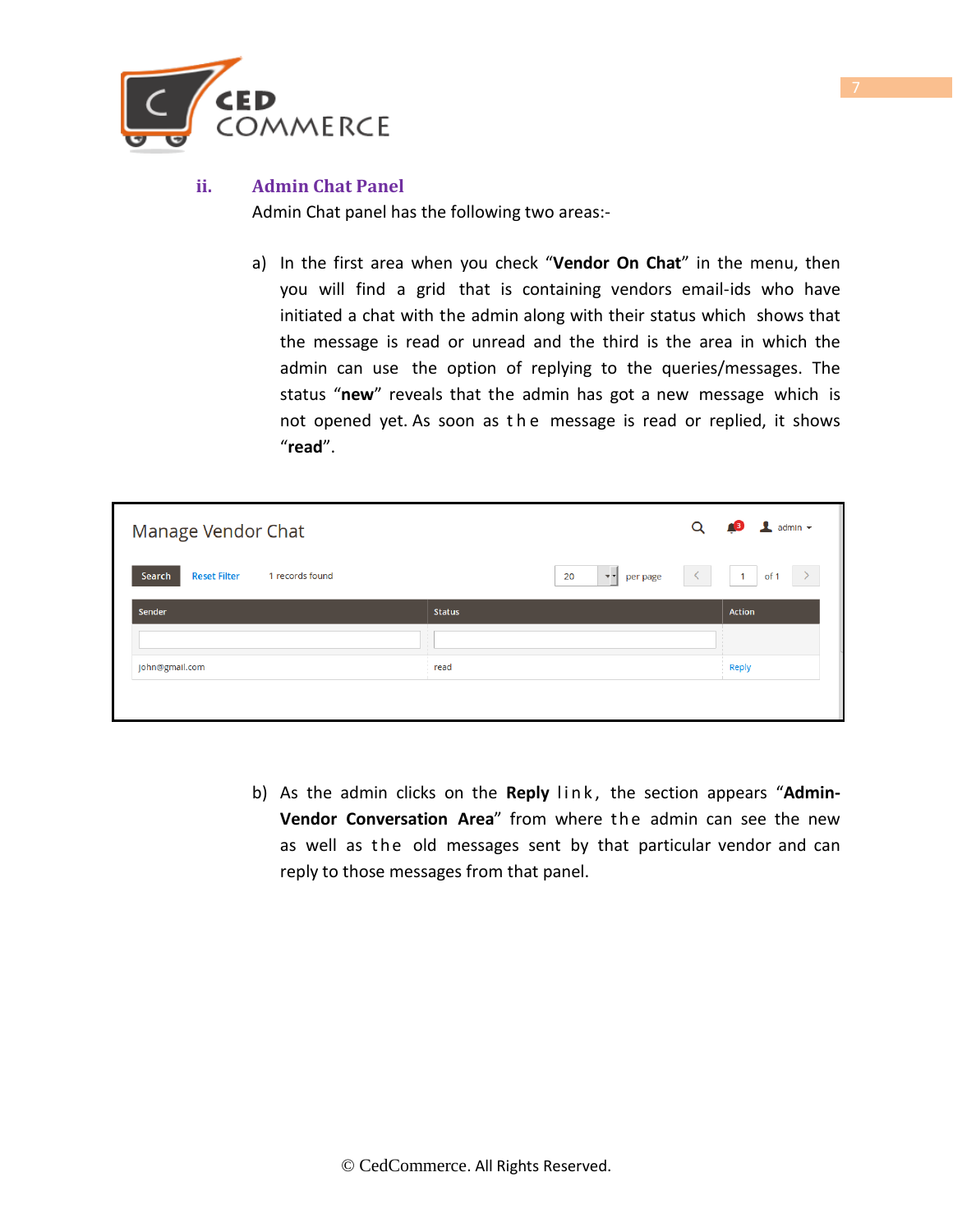

|   | <b>Admin-Vendor Chat</b><br>Area          |  |
|---|-------------------------------------------|--|
| b | $50 - 51$<br><b>Owner</b><br>Hello        |  |
| ٠ | John<br>$50 - 51$                         |  |
|   | Hello Admin Can u plz approve my vendor?? |  |

c) If the admin wants to send a particular message through email to a vendor, then also he will check the checkbox in parallel to the send button and the message will be sent to the vendor in his email also.

| Email this message to vendor | <b>Senc</b> |
|------------------------------|-------------|
|                              |             |
|                              |             |
|                              |             |

### **ii. Vendor-Customer Chat**

This is a second section which is designed for the conversation between vendor and the customer.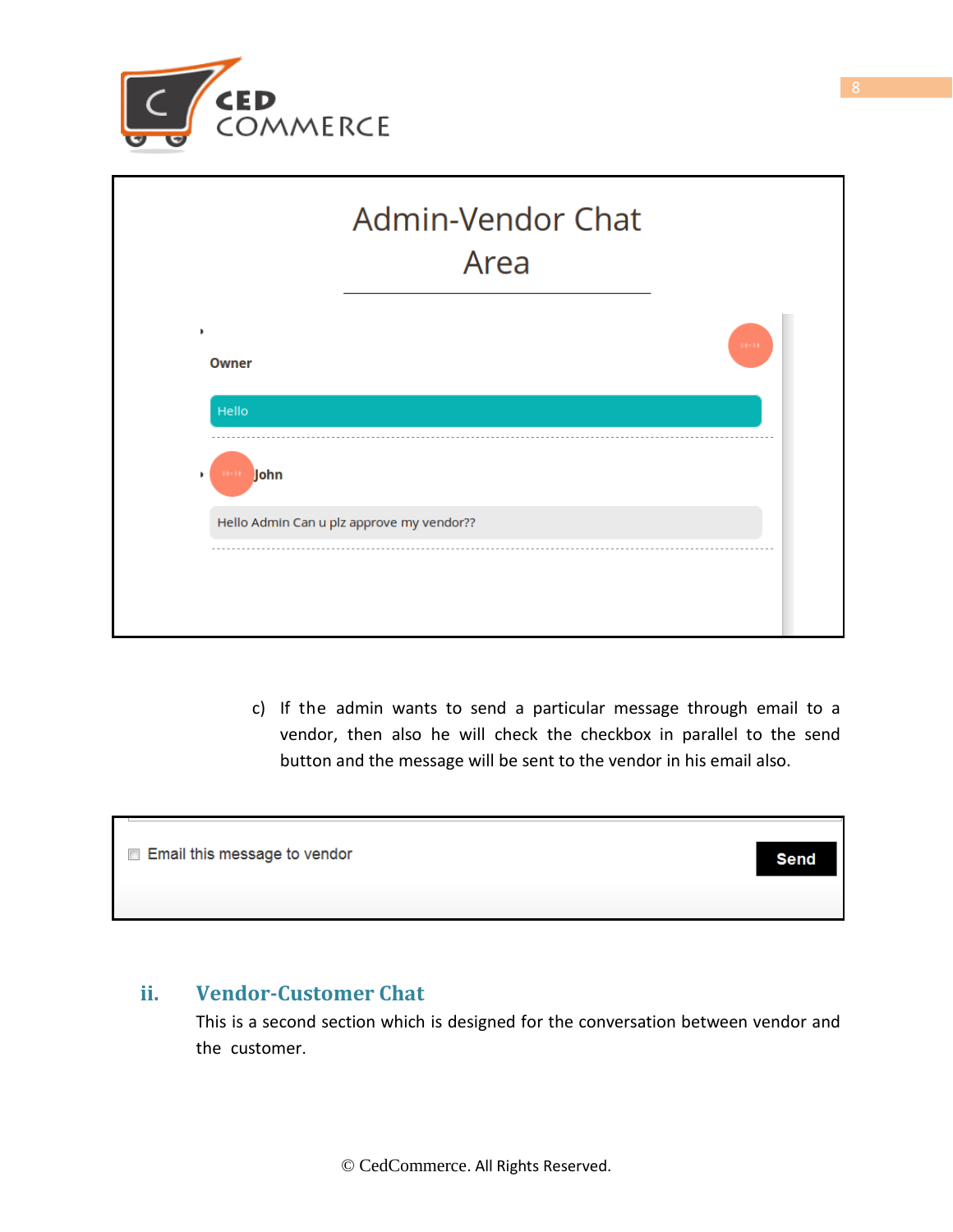

#### **i. Customer Chat Panel**

This plugin gives the query link for each vendor on his shop page. If any customer has any query related to that vendor then he clicks on that link from the left navigation bar, it redirects them to the Customer Messaging section.

On that section, a message gets automatically generated for that vendor from whose page you are redirected to the "Customer Messaging" section and from here the customer can write his message directly to the vendor or about his products and send it.

From this section customer can also check the reply of vendor messages in the inbox if the vendor has replied. Customer can also track previous messages that have been sent in the sent section.

If the customer wants to send a message from his account panel then also this plugin gives the feasibility on the account navigation as "**Customers Messaging**" to send the Message to different vendors of choice by selecting them from the dropdown. This section also keeps the customers updated if they have new messages by keeping a count in the inbox folder.

| <b>Account Dashboard</b>      | <b>Customer Vendor Conversation Area</b> |                            |  |
|-------------------------------|------------------------------------------|----------------------------|--|
| <b>Account Information</b>    |                                          |                            |  |
| <b>Address Book</b>           | Folders                                  | <b>Compose New Message</b> |  |
| <b>Customer Messaging</b>     | Inbox 2                                  | Select the Vendor          |  |
| My Downloadable Products      | Sent                                     |                            |  |
| My Orders                     |                                          | Subject:                   |  |
| Newsletter Subscriptions      |                                          |                            |  |
| <b>Billing Agreements</b>     |                                          |                            |  |
| My Product Reviews            | <b>Customer</b>                          |                            |  |
| My Wish List                  |                                          |                            |  |
|                               | messaging panel                          |                            |  |
|                               |                                          |                            |  |
|                               |                                          |                            |  |
| <b>Compare Products</b>       |                                          |                            |  |
| You have no items to compare. |                                          |                            |  |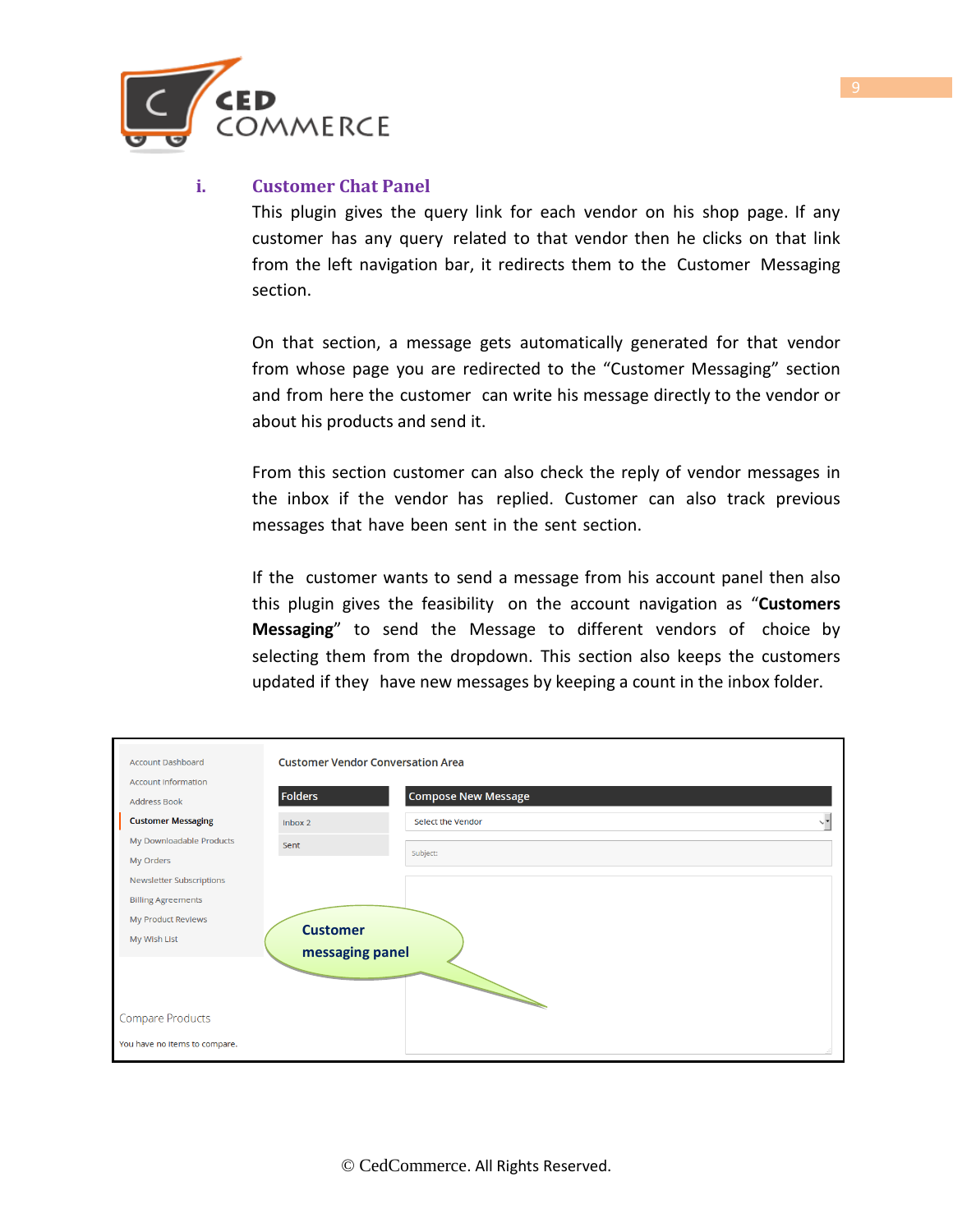

| <b>Account Dashboard</b>                 | <b>Customer Vendor Conversation Area</b> |                                                              |                        |
|------------------------------------------|------------------------------------------|--------------------------------------------------------------|------------------------|
| <b>Account Information</b>               | <b>Folders</b>                           | Inbox                                                        |                        |
| <b>Address Book</b>                      |                                          |                                                              |                        |
| <b>Customer Messaging</b>                | Compose                                  | john@gmail.com<br>Regarding Approval Of Vendor Hello Admin C | 27-March-2016 06:03:08 |
| My Downloadable Products<br>My Orders    | Inbox                                    |                                                              |                        |
| <b>Newsletter Subscriptions</b>          | Sent                                     |                                                              |                        |
| <b>Billing Agreements</b>                |                                          |                                                              |                        |
|                                          |                                          |                                                              |                        |
|                                          |                                          | inbox<br><b>Customer</b>                                     |                        |
|                                          |                                          | section                                                      |                        |
|                                          |                                          |                                                              |                        |
|                                          |                                          |                                                              |                        |
| <b>Customer Vendor Conversation Area</b> |                                          |                                                              |                        |
|                                          |                                          |                                                              |                        |
| <b>Folders</b>                           | <b>Sent Box</b>                          |                                                              |                        |
| Compose                                  | $\Box$<br>John                           | RegardingApproval Hello                                      | 19-March-2016 14:03:17 |
| <b>Inbox</b>                             |                                          |                                                              |                        |
| Sent                                     |                                          |                                                              |                        |
|                                          |                                          |                                                              |                        |
|                                          |                                          | <b>Customer</b>                                              | sent                   |
|                                          |                                          | section                                                      |                        |
|                                          |                                          |                                                              |                        |

Similarly if the admin wants that the customer messages will be received by vendor in mail also then he has to enable the setting "**Allow Vendors to Receive Customer Emails**" in **Vendor Configuration** Settings.

#### **ii. Vendor Chat Panel**

This panel looks same as the Vendor-Admin Conversation in the vendor panel but works differently. This plugin helps the vendor to reply to the customers about their queries or the text they think that needs a reply. Also the vendor can keep all the record of sent and inbox messages on this separate panel from the Admin Chat Panel.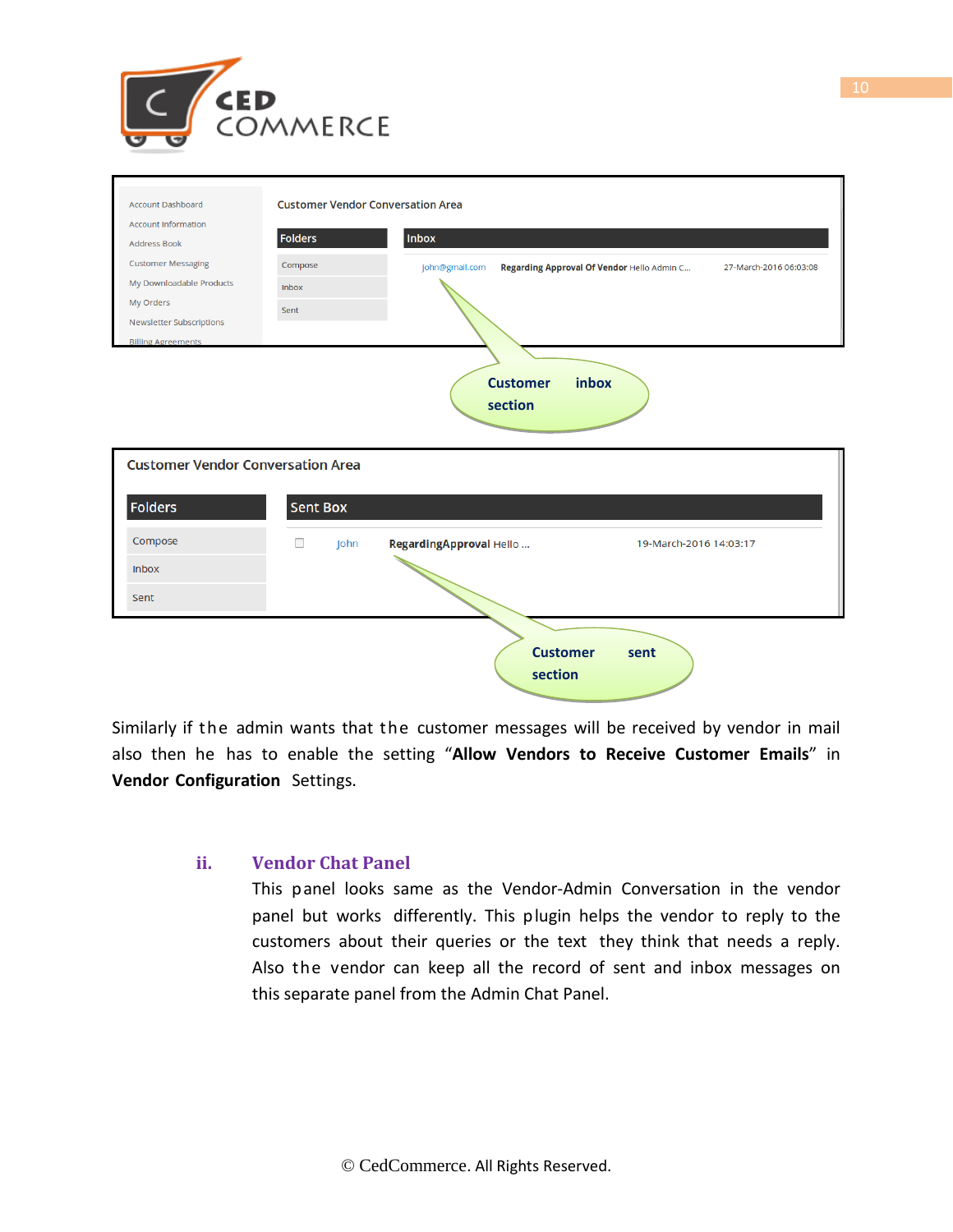

| $\Box$ Email this message to Customer |
|---------------------------------------|

If the vendor wants to inform the Customer about the message in the mail also then two settings must be true:-

a) Give Email Setting Authority to the Vendor: This setting if Enabled then the vendor is able to see the Functionality of sending mail to the customer.



b) If the vendor wants to send a particular message to the customer then the above checkbox must be checked.